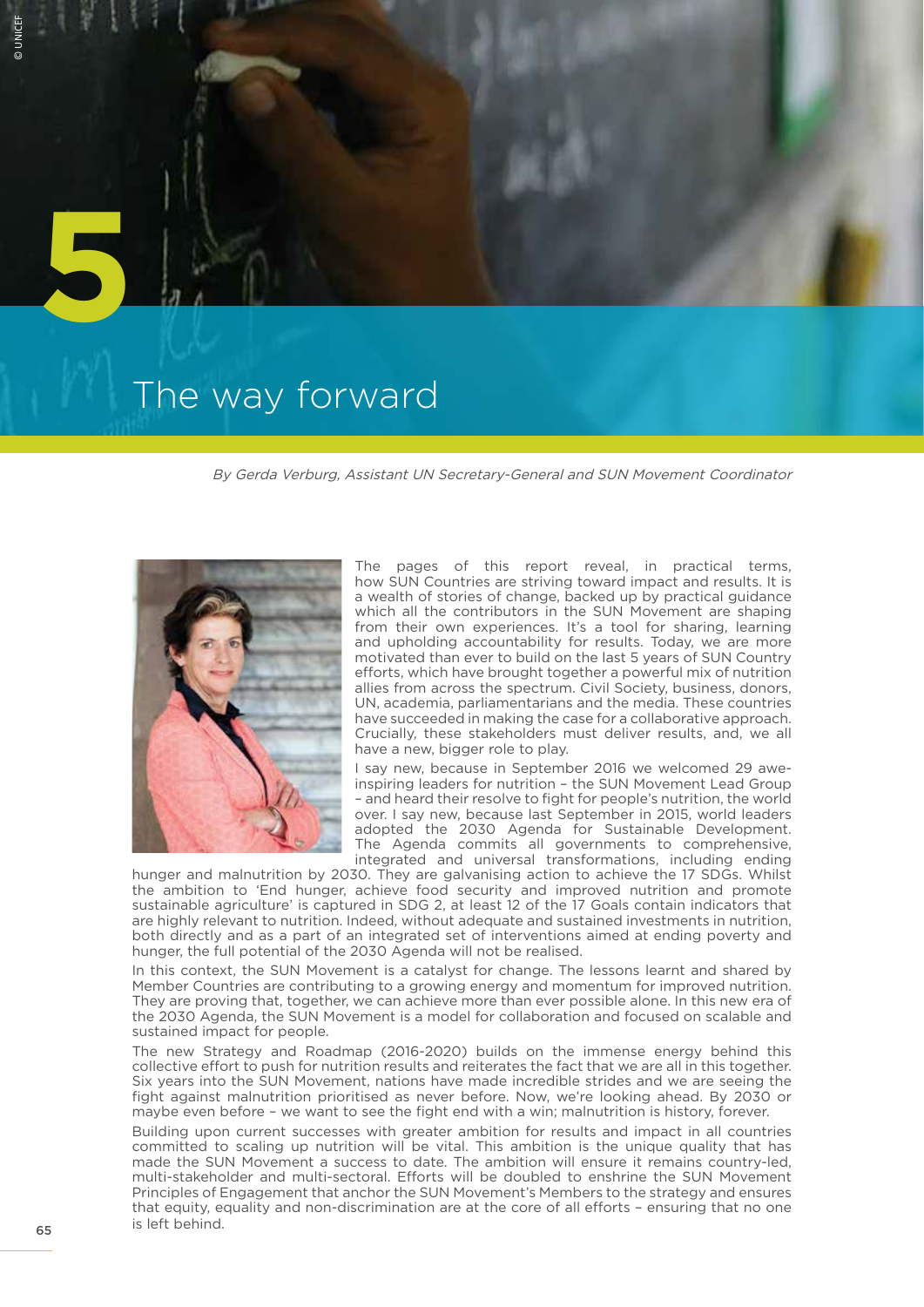

### The road ahead

As outlined in the SUN Movement Strategy and Roadmap (2016-2020), in-country capabilities will be bolstered by the collective efforts of all in the SUN Movement in 2017. The Roadmap aims to build on what exists in SUN Countries and promotes a 'learn by doing' approach. The ambitions which the SUN Movement seeks to achieve by 2020, reflected in the Roadmap, seek to reinforce in-country capabilities so their plans to end malnutrition are fit for the challenge.

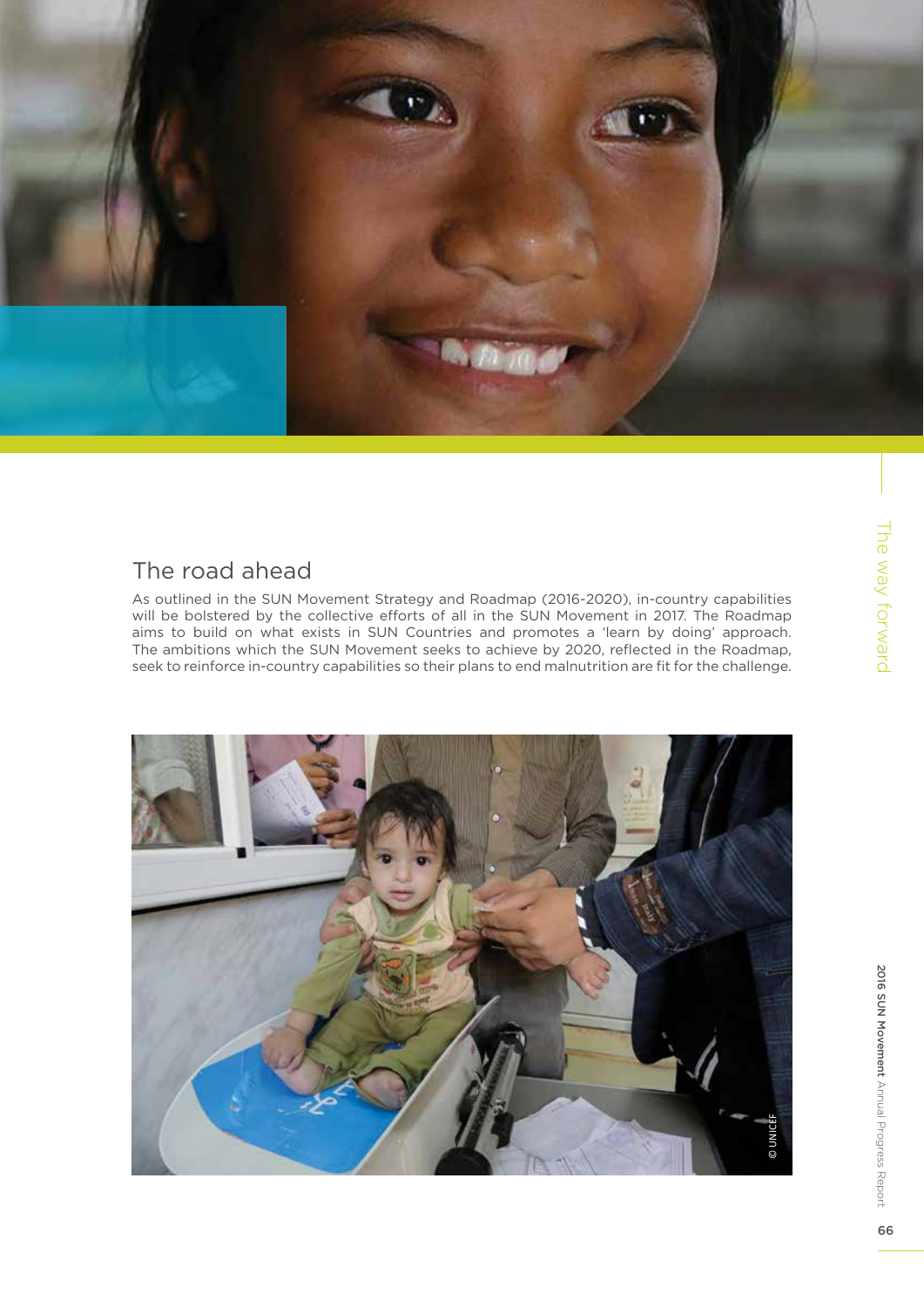#### Continuously improving country planning and implementation to end malnutrition

In 2017, the SUN Movement aims to help strengthen country capacity to translate political commitment into results and plan and implement for an end to malnutrition. By establishing a set of common results, agreed by key sectors and stakeholders, supportive partners are bound together to deliver for those who suffer the most.

| <b>Bv 2020.</b><br>all SUN Countries will: | <b>2016-17 PRIORITIES:</b>                                     |
|--------------------------------------------|----------------------------------------------------------------|
| • Have multi-sectoral                      | • Countries set or refine their nutrition targets and SMART    |
| nutrition plans, endorsed                  | commitments                                                    |
| at the highest level, with                 | • Countries finalise multi-sectoral, multi-stakeholder quality |
| national nutrition targets                 | plans for nutrition                                            |
| and costed actions                         | • Countries develop the evidence on the effectiveness of       |
| that quide collective                      | nutrition sensitive approaches in agriculture and food         |
| implementation and                         | systems, social protection, education, WASH and public         |
| resource allocation                        | health                                                         |
| • Regularly and transparently              | • Countries accelerate efforts to track their spending for     |
| track budget allocations                   | nutrition                                                      |
| against plans and                          | • Partners in the SUN Movement accelerate efforts to track     |
| demonstrate better use                     | their spending and facilitate country access to financing      |
| of finance data through                    | mechanisms                                                     |
| improved advocacy.                         | • Partners in the SUN Movement accelerate efforts to track     |
| planning and impact                        | their spending and facilitate country                          |
| • Increase resources for                   | • Countries monitor their implementation progress,             |
| nutrition from both                        | demonstrate results and assess their impact on nutrition       |
| domestic and external                      | ensuring that good quality data is used for decision           |
| sources                                    | making, accountability and advocacy access to financing        |
| • Have systems to analyse                  | mechanisms                                                     |
| and use quality data                       | • Civil Society Alliances are engaged to ensure that           |
| for decision making.                       | disaggregated information is made accessible to and used       |
| accountability and                         | by communities                                                 |
| advocacy                                   | and citizens                                                   |
| • Implement agreed actions                 | • A review mechanism is established to support countries       |
| at scale and demonstrate                   | to review evidence on the implementation of high impact        |
| impact.                                    | actions.                                                       |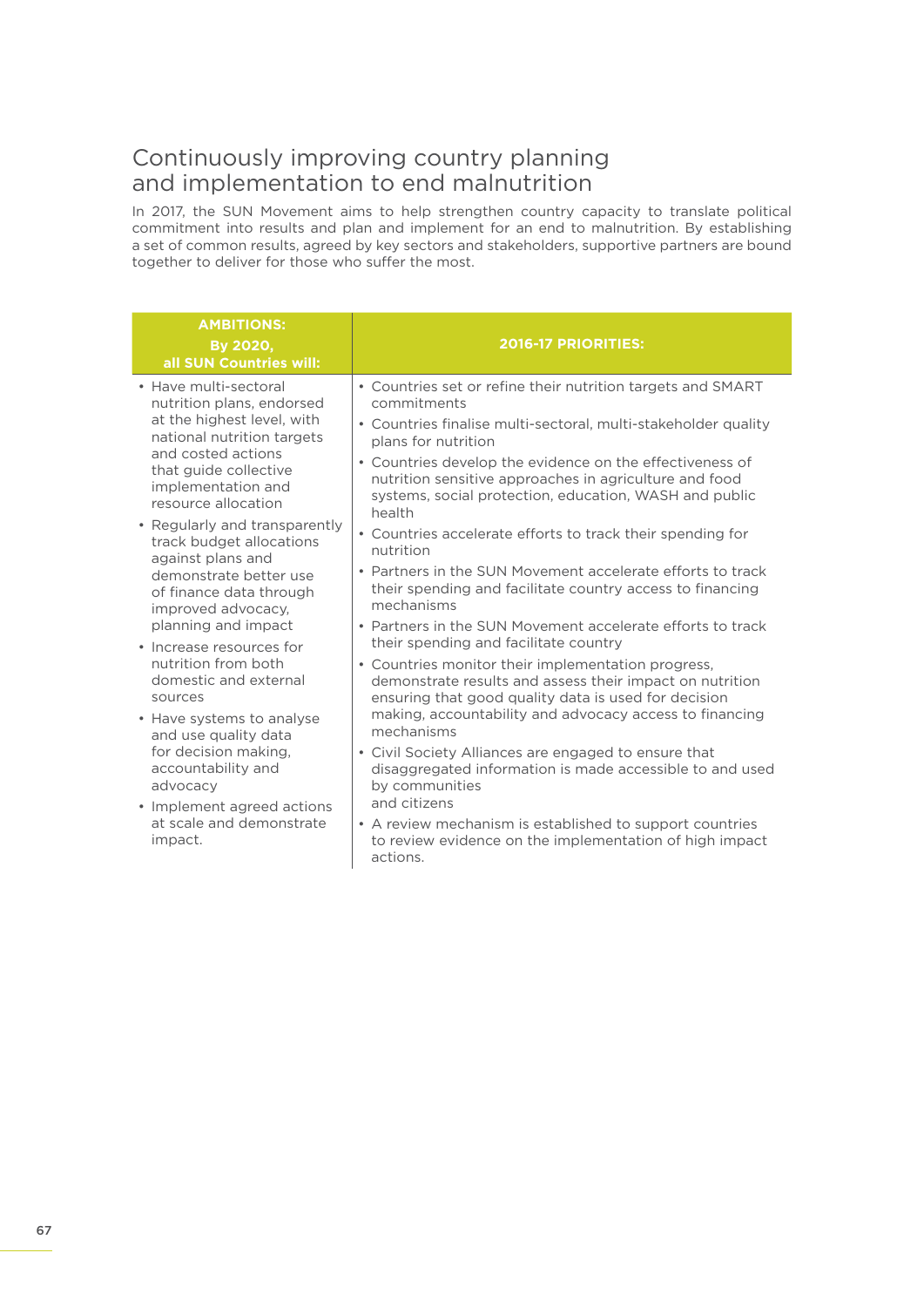#### Strengthening the capacity for multi-sectoral and multi-stakeholder collaboration at all levels

Improving the capacity of individuals and institutions to collaborate effectively, at national and sub-national levels, is critical for nutrition impact. This capacity is complemented by forging coalitions and alliances across sectors, who can contribute to nutrition, and make it central to national development. A trusting and principled environment for collaboration is needed, in a context where many partners may have different interests.

| <b>AMBITIONS:</b><br>By 2020,<br>all SUN Countries will:                                                                                                                                                                                                                                                                                                                                                                                                                                                                        | <b>2016-17 PRIORITIES:</b>                                                                                                                                                                                                                                                                                                                                                                                                                                                                                                                                                                                                                                                                                                                                                                                                                                                                                                                                                                                                                                                                                                                                                                                                        |
|---------------------------------------------------------------------------------------------------------------------------------------------------------------------------------------------------------------------------------------------------------------------------------------------------------------------------------------------------------------------------------------------------------------------------------------------------------------------------------------------------------------------------------|-----------------------------------------------------------------------------------------------------------------------------------------------------------------------------------------------------------------------------------------------------------------------------------------------------------------------------------------------------------------------------------------------------------------------------------------------------------------------------------------------------------------------------------------------------------------------------------------------------------------------------------------------------------------------------------------------------------------------------------------------------------------------------------------------------------------------------------------------------------------------------------------------------------------------------------------------------------------------------------------------------------------------------------------------------------------------------------------------------------------------------------------------------------------------------------------------------------------------------------|
| • Have multi-stakeholder<br>partnerships for<br>coordination at national<br>levels<br>• Have all key stakeholders,<br>including communities,<br>making measurable<br>contributions to scaling up<br>nutrition<br>• Have aligned policy,<br>legislation and regulations,<br>in support of nutrition<br>• Ensure countries adopt an<br>approach to prevent and<br>manage conflicts of interest<br>as they emerge<br>• Ensure consistent and<br>sufficient investment in<br>capacity strengthening by<br>governments and partners. | • SUN Countries implement plans for strengthening capacity<br>to partner, that include systems for monitoring their impact<br>• Stakeholders, institutions, partnerships and platforms<br>engaged in nutrition in each SUN Country exhibit<br>significant capacity and performance improvements<br>• Approaches for assessing and tracking contributions<br>to scaling up nutrition action by all stakeholders are<br>implemented<br>• Key stakeholders in each country are actively engaged in<br>coordination efforts and make measureable contributions<br>to scaling up nutrition<br>• Nutrition policy and programming reflect the highest<br>impact nutrition sensitive linkages<br>• Alliances and initiatives in nutrition-sensitive domains are<br>engaged and contributing to scaling up nutrition<br>• Regional economic communities are supporting nutrition<br>efforts<br>• The SUN Principles of Engagement guide the actions of all<br><b>SUN Movement stakeholders</b><br>• The impact of multi-stakeholder collaboration is monitored<br>and understood at all levels<br>• In all SUN countries, the enabling environment for scaling<br>up nutrition is strengthened by policies, legislation and<br>regulation |

• All SUN Countries have conflict of interest policies in place.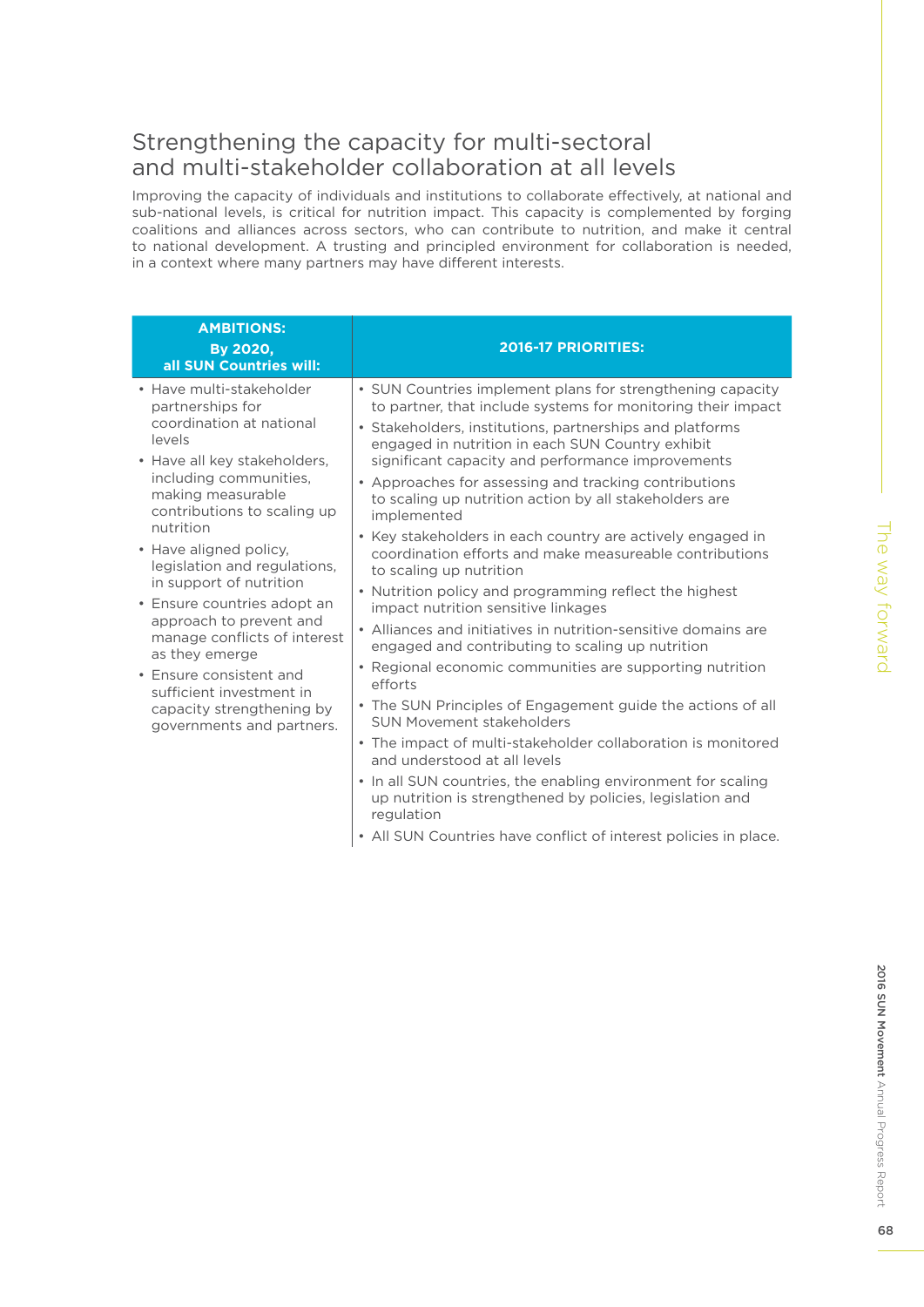## Mobilising, advocating and communicating for impact

A key strength of the SUN Movement's efforts to date has been its ability to inspire 57 country-level movements that are making nutrition a political priority through social mobilisation, advocacy and communication efforts. 2017 will be a crucial year for sustaining political commitment through strategic advocacy.

| <b>AMBITIONS:</b><br>By 2020,<br>all SUN Countries will:                                                                                                                                                                                                                                                                                                                                                                                                        | <b>2016-17 PRIORITIES:</b>                                                                                                                                                                                                                                                                                                                                                                                                                                                                                                                                                                                                                                                                                                                                                                                                                                                                                                                                                                                                                                                                                                                                                                                                                                                                           |
|-----------------------------------------------------------------------------------------------------------------------------------------------------------------------------------------------------------------------------------------------------------------------------------------------------------------------------------------------------------------------------------------------------------------------------------------------------------------|------------------------------------------------------------------------------------------------------------------------------------------------------------------------------------------------------------------------------------------------------------------------------------------------------------------------------------------------------------------------------------------------------------------------------------------------------------------------------------------------------------------------------------------------------------------------------------------------------------------------------------------------------------------------------------------------------------------------------------------------------------------------------------------------------------------------------------------------------------------------------------------------------------------------------------------------------------------------------------------------------------------------------------------------------------------------------------------------------------------------------------------------------------------------------------------------------------------------------------------------------------------------------------------------------|
| • Have increased the salience<br>of nutrition as a top policy,<br>financing and institutional<br>priority at national, regional<br>and global levels<br>• Have increased<br>implementation of social<br>mobilisation, advocacy<br>and behaviour change<br>communication actions<br>aligned with national<br>priorities<br>• More effectively<br>communicate the<br>economic, development<br>and human impacts of<br>malnutrition and the ways<br>to improve it. | • SUN Movement Coordinator and Lead Group undertake<br>strategic global, regional and country level advocacy with a<br>focus on equity<br>• An increasing number of global, regional, national and sub-<br>national nutrition champions leveraged<br>• An increasing number of global, regional and country<br>level groupings of parliamentarians, journalists and other<br>"influentials" are leveraged<br>• Digital communication builds nutrition awareness and<br>expands community, particularly amongst youth<br>• All SUN Countries and all SUN Networks increase<br>engagement in key campaigning, advocacy and<br>accountability moments and opportunities<br>• Multi-sectoral advocacy strategies are drafted and<br>endorsed in SUN Countries. Linked to this, social and<br>behaviour change communication strategies are developed<br>• Investment cases, supported by data and evidence, drive<br>nutrition advocacy<br>• SUN Movement and SUN Network platforms harnesses<br>country and network evidence, experiences, stories and<br>progress for<br>SUN Movement and external audiences<br>• Generate evidence from advocacy and communication<br>initiatives and develop evidence and experience driven<br>tools which guide advocacy in support of scaled-up<br>implementation. |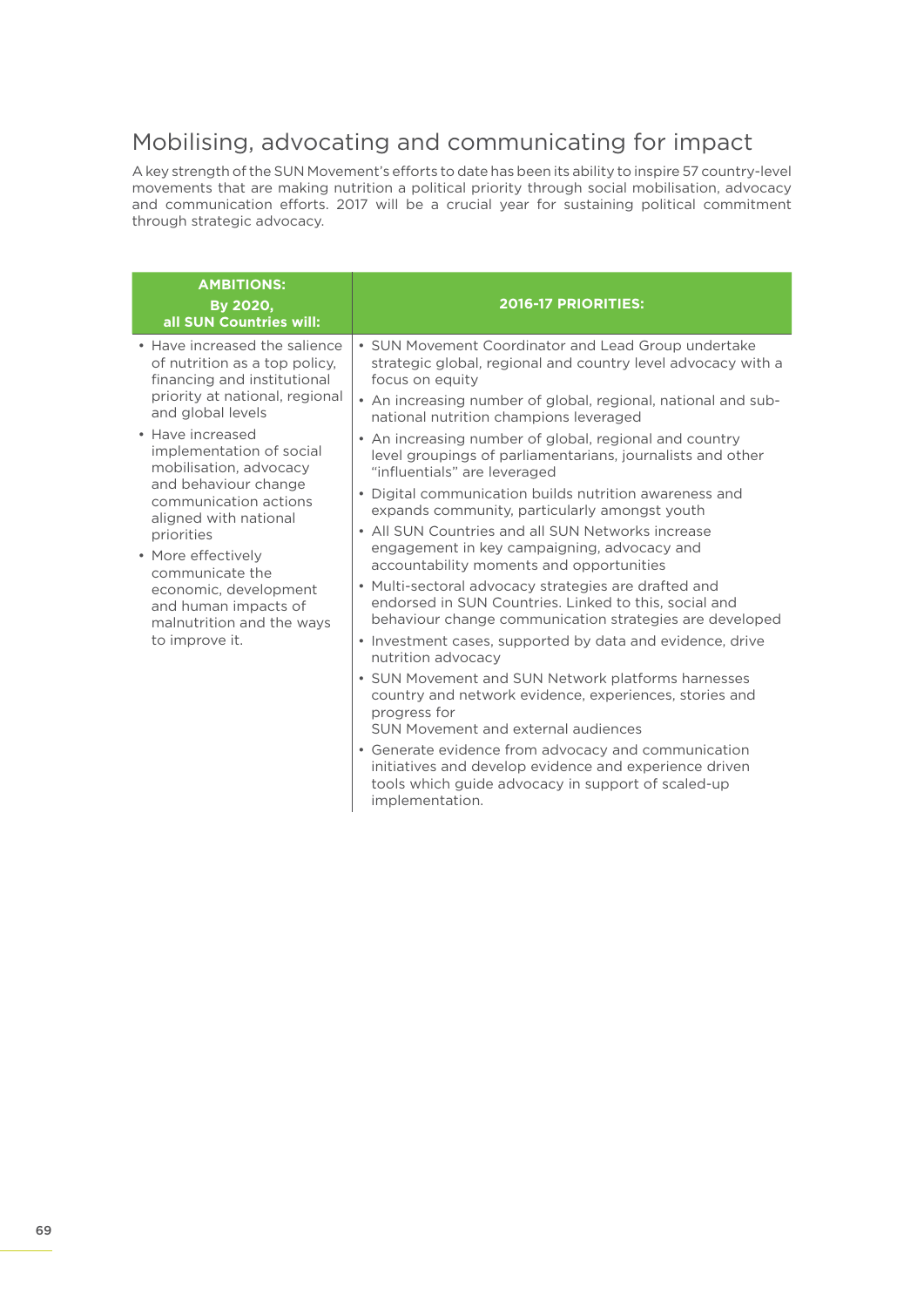#### Equity, equality and non-discrimination for all – with women and girls at the centre

Throughout 2017, The SUN Movement's members will ratchet up their efforts to tackle the inequity drivers of malnutrition common to all countries and ensuring equality and non-discrimination for all. This can be related to gender roles or social, ethnic, religious, economic, geographic circumstances, and those likely to be exacerbated by protracted crises and climate change, among many others. Recognising that there will be no sustainable improvements in nutrition unless women and girls are empowered as agents of change, they will be at the heart of all efforts.

| <b>AMBITIONS:</b><br>By 2020,<br>all SUN Countries will:                                                                                                                                                                                                                                                                                                                            | <b>2016-17 PRIORITIES:</b>                                                                                                                                                                                                                                                                                                                                                                                                       |
|-------------------------------------------------------------------------------------------------------------------------------------------------------------------------------------------------------------------------------------------------------------------------------------------------------------------------------------------------------------------------------------|----------------------------------------------------------------------------------------------------------------------------------------------------------------------------------------------------------------------------------------------------------------------------------------------------------------------------------------------------------------------------------------------------------------------------------|
| • Have equitable<br>improvement in the<br>nutrition status of all<br>people, ensuring that no<br>one is left behind<br>• Adopt policies that reduce<br>nutritional inequities.<br>especially among women<br>and girls and eliminate<br>discriminatory laws and<br>practices<br>• Strive to involve<br>representatives from<br>all communities in their<br>decision-making processes | • A group of technical experts established to guide decision-<br>makers on how best to design and implement plans<br>and programmes that address equity, equality and non-<br>discrimination<br>• Stock take efforts to date and provide assistance for equity<br>related technical support requests<br>• Countries supported to include mechanisms that address<br>the dimensions of equity, equality and non-discrimination in |
|                                                                                                                                                                                                                                                                                                                                                                                     | their nutrition plans, policies and strategies<br>• Continuous strengthening of in-country capabilities to<br>implement and monitor interventions to ensure that they<br>target the most marginalised groups                                                                                                                                                                                                                     |
|                                                                                                                                                                                                                                                                                                                                                                                     | • Global, regional, country and community level champions<br>advocating against inequities that disempower and<br>discriminate vulnerable groups, including women and girls                                                                                                                                                                                                                                                      |
|                                                                                                                                                                                                                                                                                                                                                                                     | • Support countries to collect and access reliable<br>disaggregated data that allows them to identify who is<br>being left behind.                                                                                                                                                                                                                                                                                               |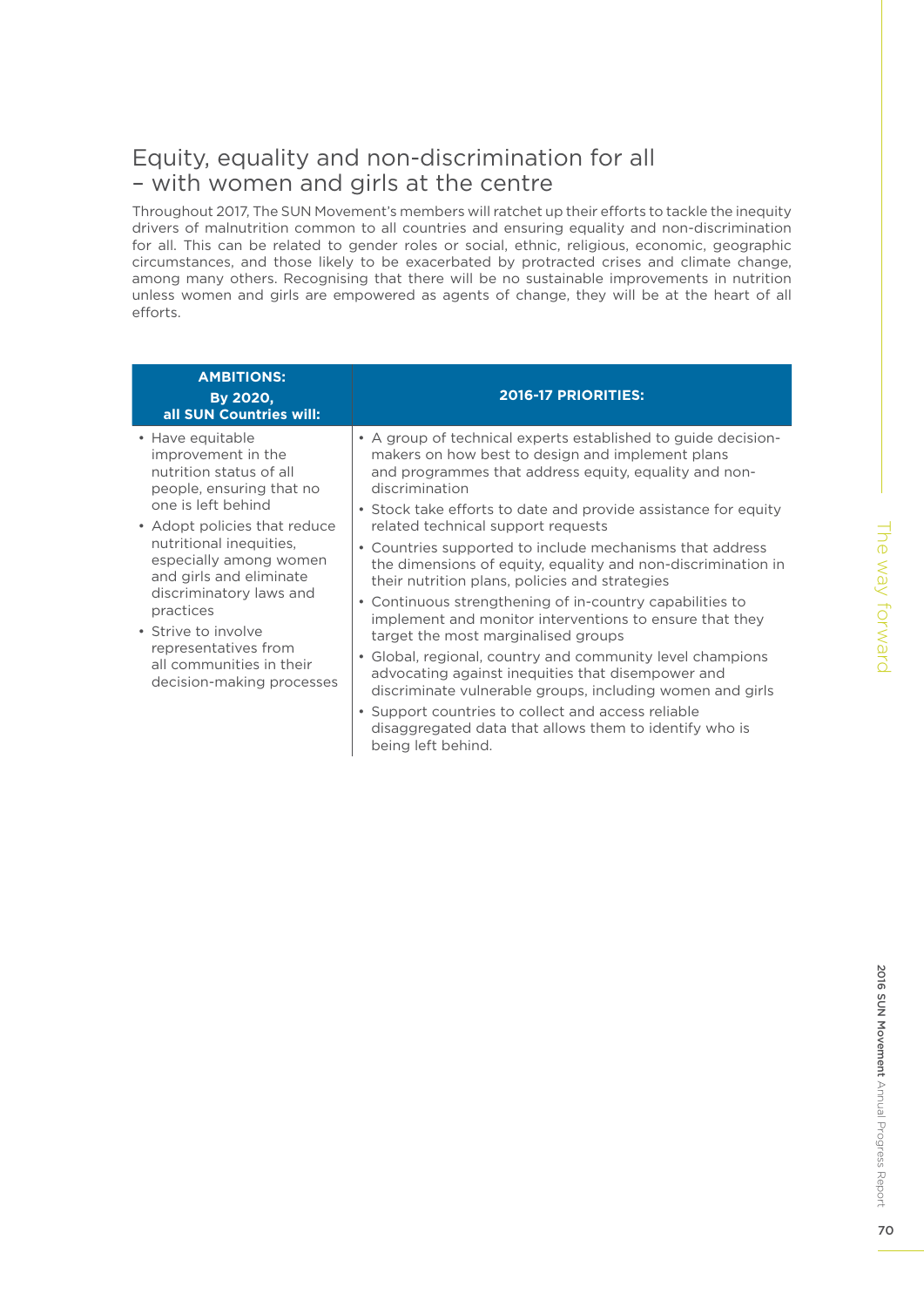## The SUN Movement's unique added value

As the SUN Movement seeks to build capabilities in countries, the Movement's support system (made up of the SUN Movement Lead Group, Executive Committee, Secretariat and Networks together with service providers), are helping to provide a range of services, leveraging the unique experiences of its members. These services are what make the SUN Movement a unique platform for sharing experience, mobilising assistance, tailoring support, identifying efficiencies and maximising the contributions of change agents across the Movement. Outlined below are the priority actions for 2016-17.

| <b>Sharing, learning</b><br>and innovation                                                                                                                                                                                                                                                                                                                                                                                                                                                                                                                                                       | <b>Effective and timely</b><br>technical support                                                                                                                                                                                                                                                                                                                                                                                                                                                                                                             | <b>Tailored support to countries</b><br>with specific contextual<br>challenges, especially<br>fragile contexts                                                                                                                                                                                                                                                                                                                                                                                                                                                                                                                                                                   |
|--------------------------------------------------------------------------------------------------------------------------------------------------------------------------------------------------------------------------------------------------------------------------------------------------------------------------------------------------------------------------------------------------------------------------------------------------------------------------------------------------------------------------------------------------------------------------------------------------|--------------------------------------------------------------------------------------------------------------------------------------------------------------------------------------------------------------------------------------------------------------------------------------------------------------------------------------------------------------------------------------------------------------------------------------------------------------------------------------------------------------------------------------------------------------|----------------------------------------------------------------------------------------------------------------------------------------------------------------------------------------------------------------------------------------------------------------------------------------------------------------------------------------------------------------------------------------------------------------------------------------------------------------------------------------------------------------------------------------------------------------------------------------------------------------------------------------------------------------------------------|
| • Mapping of Movement-wide<br>knowledge mechanisms<br>and development of a<br>knowledge sharing and<br>learning framework<br>• Facilitation training<br>• Guidance and tools<br>accessible to all<br>• Country proficiency<br>strengthened in capturing<br>knowledge, experience and<br>stories of change<br>• Quarterly SUN Country<br>Network meetings, regional<br>workshops, Learning<br>Routes, SUN In Practice<br>experience documentation<br>and dissemination, website<br>communication and online<br>discussion forums<br>• Strategic follow-up and<br>assessment of in-country<br>use. | • Movement wide needs<br>and support provision<br>is tracked, with gaps<br>identified and tracking<br>systems harmonised<br>• Actors supporting country<br>priorities abide by criteria<br>for harmonised technical<br>assistance delivery<br>· Good practices in technical<br>assistance are showcased<br>across the Movement<br>• Country access to regional<br>and global technical<br>assistance is increased, with<br>skills mapping at all levels<br>undertaken<br>• A full roster of technical<br>assistance and service<br>providers is established. | • Virtual and face-to-face<br>exchanges among SUN<br>Countries facing specific<br>crises facilitated to share<br>expertise and good<br>practices with experiences<br>documented<br>• Humanitarian -<br>development connection<br>facilitated at country-level<br>around existing multi-<br>stakeholder platforms for<br>enhanced coordination and<br>alignment<br>• Increased technical, human<br>and financial resources for<br>fragile contexts.<br>efforts<br><b>Specific</b><br>regional<br>promoted:<br>• Latin America: a workplan<br>and knowledge products<br>developed for the region<br>• Relations with regional<br>communities strengthened<br>through consultations |